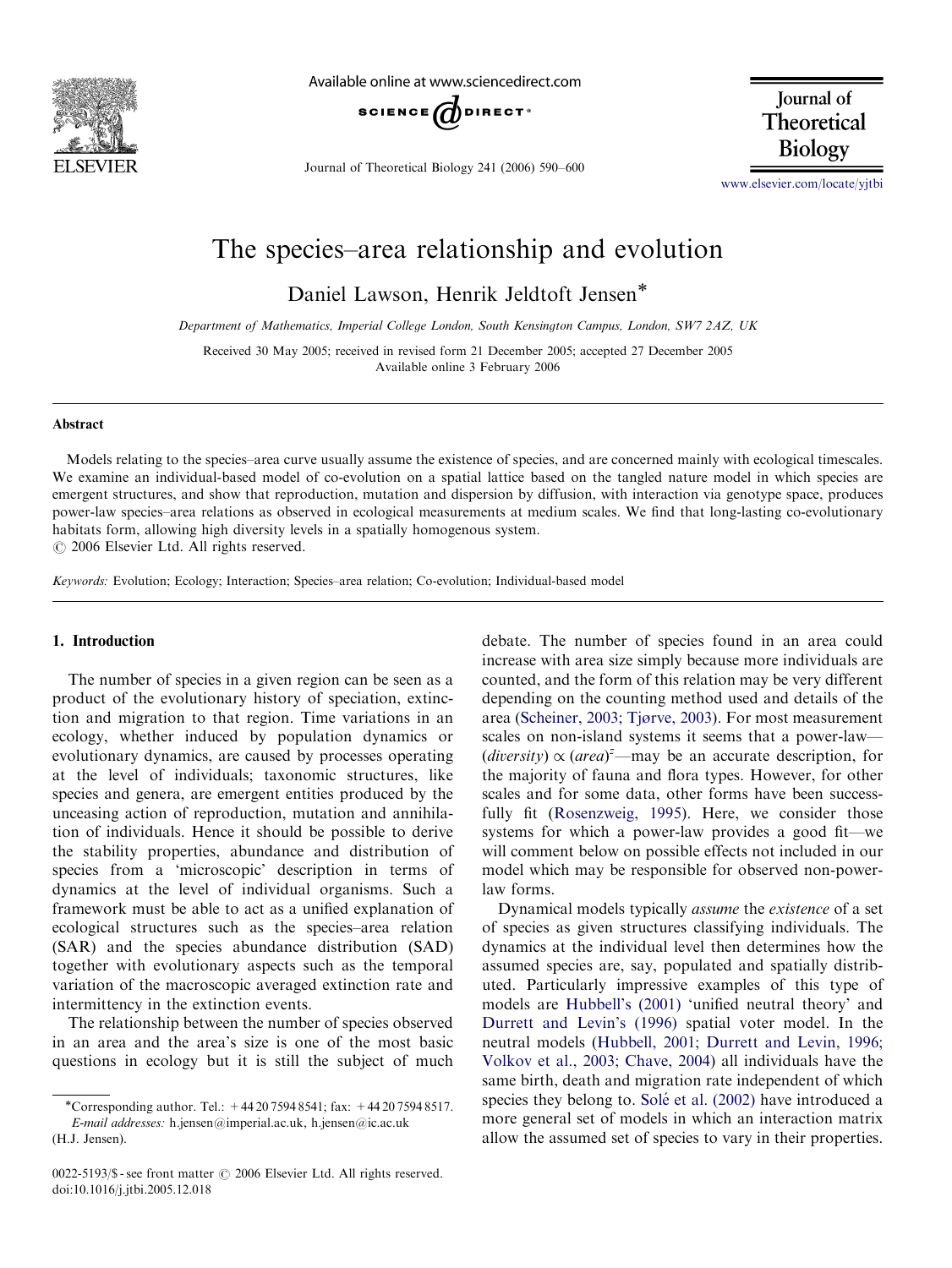Choosing specific forms for the interaction matrix reduces this model to a number of previously considered models among these is Hubbell's neutral model. Realistic SAD and SAR are obtained from these models even in the case of neutrality between species. The SAD and the SAR has in addition been explained by an attractive geometric approach by [Harte et al. \(2001\)](#page-10-0), who replaced dynamics by the assumption that the spatial distribution of species is self-similar and fractal; a prediction which has been confirmed from field data on birds in the Czech Republic  $(Sizling and Storch, 2004)$ . They concluded that a powerlaw SAR was equivalent to a community level fractal distribution of species.

The tangled nature model (TaNa for short) is an attempt of developing a logically simple approach to evolutionary ecology. From a few fundamental and generally accepted microscopic assumptions, macroscopic phenomenon such as macroevolution and ecological structures emerge. The model is individual based with fluctuating population size, and the mutation prone reproduction occurs with probabilities determined by the interaction between coevolving organisms. The long-time macroevolution in the model is consistent with observed temporal characteristics ([Christensen et al., 2002\)](#page-10-0), the SAD compares well with observation [\(Anderson and Jensen, 2005](#page-9-0)) and most recently the model has been used to understand microbiological experiments on the relation between diversification and interaction ([Lawson et al., 2005\)](#page-10-0). In the present paper, we demonstrate how the TaNa approach can be used to understand the SAR from an evolutionary individual-based view point.

We will be introducing spatial aspects into the nonspatial TaNa model, in order to measure the SAR. Essentially all good dispersion models produce reasonable fit with data (usually a power-law)—e.g. the spatial models discussed above. Power-laws are often observed in field data, but not universally [\(Connor and McCoy, 1979\)](#page-10-0), and we hope to eliminate two of the possible causes of the deviation—interactions and localization (i.e. deme structure). The interaction permitted in our model provides approximate power-law SAR regardless of strength, so inhomogeneity in migration or resource is a more likely source of observed deviations from power-law in real systems, as such inhomogeneities are not considered here.

Here, we consider species as dynamical quantities that emerge in genotype space. We allow for spatial extension in a homogeneous physical environment, breaking the population into a number of spatial locations (with each species type forming separate demes) which in our model permits the construction of co-evolutionary habitats<sup>1</sup> of interacting species within each lattice point. Individuals move by random dispersion as in the models mentioned in the previous paragraph. The co-evolutionary habitats survive for very long-time periods, during which local species abundances fluctuate around some average level. Inside these habitats equivalence of individuals is observed, as a result of adaptation. The offspring probability of an individual depends on its genotype and on the composition of the local community in the local genotype space. All individuals are subject to the same annihilation rate and only individuals that have evolved genotypes with an offspring probability that matches the killing probability are able to constitute species with a degree of temporal stability. This leads to a certain degree of equivalence or neutrality to emerge amongst the dynamically generated species. Since the offspring probability of an individual depends on the local occupation of genotype space, when individuals disperse to other habitats they usually do not have the same offspring probability as the members of the habitat they enter. If species composition begins to change locally, then the entire habitat is usually affected, disrupting the local species composition.

Interaction allows for the extinction of well-established species on ecological timescales in the right invasion circumstances, giving realistic species abundance curves (approximately log-normal [Christensen et al., 2002\)](#page-10-0). Although species in the TaNa model are dynamical and emergent, properties associated with random dispersal such as power-law SAR are observed. The interaction allows distinct species to be separated in genotype space, in contrast with neutral models. In hypercubic genotype space and in the absence of interaction, species are clustered around a mean with separation occurring only by fluctuation and persisting for short timescales [\(Rechtsteiner](#page-10-0) [and Bebau, 1999\)](#page-10-0) (this was also tested for the noninteracting version of our model, where the population essentially moves stochastically as one coherent cluster through genotype space).

The original TaNa model defined by [Christensen et al.](#page-10-0) [\(2002\)](#page-10-0) has no spatial component, which we introduce by running copies of the model concurrently on a square lattice, allowing for interaction between lattice points by migration. The interaction between individuals at adjacent sites is therefore indirect, acting through genotype space only via the distribution of migrants, and the spatial aspect is discrete. However, we can easily compare our results to that of the original model which has stability properties known to be close to observed systems ([Hall et al., 2002; di](#page-10-0) [Collobiano et al., 2003; Anderson and Jensen, 2005](#page-10-0)). The motivation for our approach is that genera that can move (animals and bacteria), or whose offspring can compete over distance for space (most plants) are modelled as locally well mixed, with spatial aspects considered on larger scales.

We begin with a recap on the non-spatial TaNa model and its major features. Then we detail our simple extension to the model introducing spatial dimensions using a square lattice of models.

<sup>&</sup>lt;sup>1</sup>We use the term co-evolution in the weak sense of species that have adapted due to interactions with other species. We will also refer to these 'co-evolutionary habitats' as simply 'habitats' for brevity, as they are the only kind of habitat possible in our model.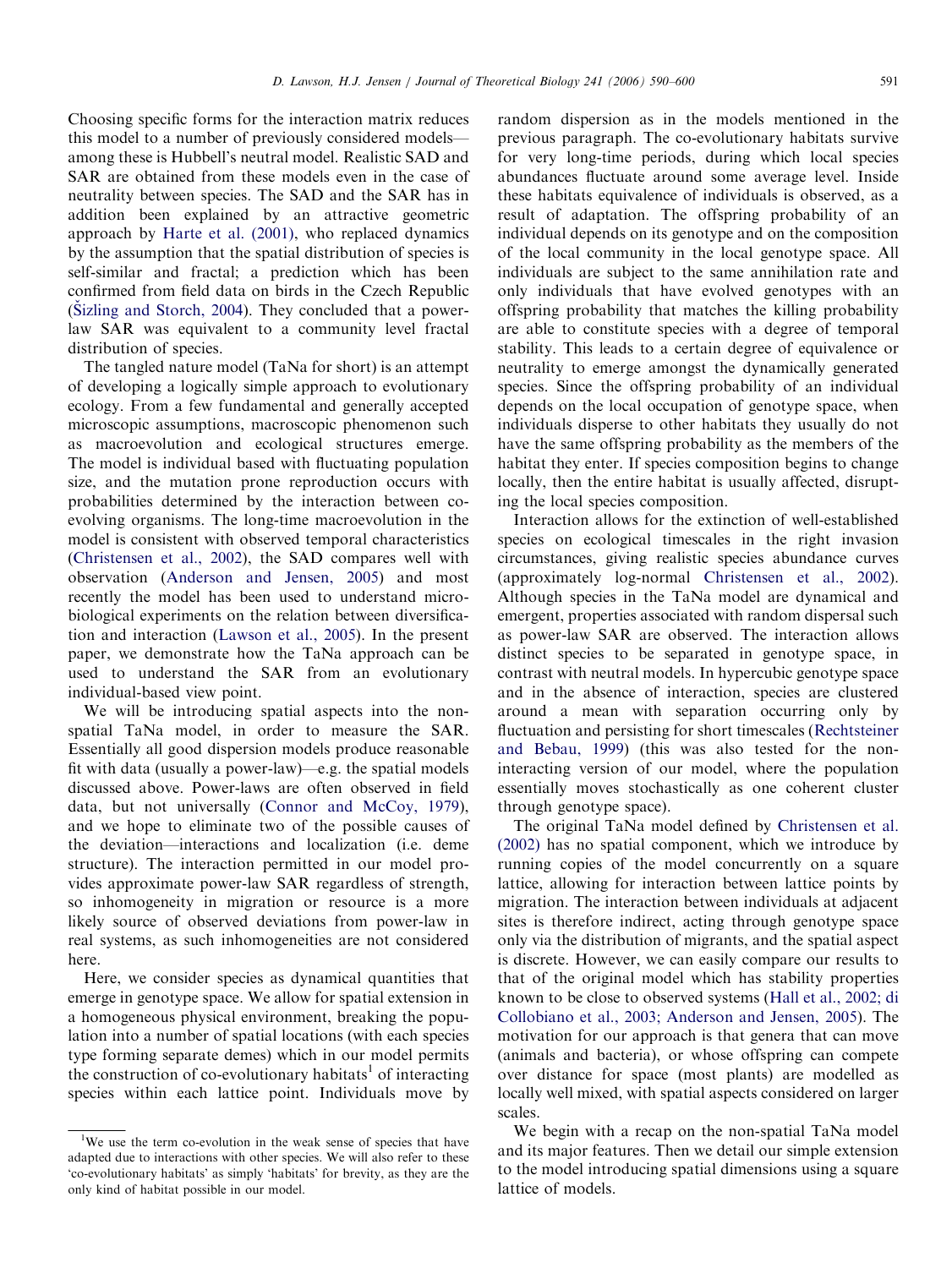## 2. Definition of the model

We now define the TaNa model. We will be constructing the model on a periodic square lattice of length  $X$ . Specific points on the lattice are referred to by their co-ordinates  $(x, y)$ . Each point on the lattice may contain any number of individuals who, on any given time step, may migrate with probability  $p_{move}$  to a neighbouring lattice point (our neighbourhood includes diagonals, and therefore is 8 lattice points). On each lattice point, we run a TaNa summarized below and described in [Christensen et al.](#page-10-0) [\(2002\)](#page-10-0), [di Collobiano et al. \(2003\),](#page-10-0) with interaction between lattice points via migration. Each lattice point contains a number of species, made up of explicitly modelled individuals. Similar approaches have been used many times, e.g. with each lattice point containing a local food web [\(Stauffer et al., 2005\)](#page-10-0), or being used as the basic unit instead of individuals for models in which the two scales can be well separated ([Gavrilets book \(2004\)](#page-10-0) considers this and many other situations). Such separation of scales is not possible in our model, as the specifics of individuals control the invadability and stability of the local population.

The TaNa model represents individuals as a vector  $S^{\alpha}$  =  $(S_1^{\alpha}, S_2^{\alpha}, \ldots, S_L^{\alpha})$  in genotype space. The  $S_i^{\alpha}$  take the values  $\pm 1$ , and we use  $L = 20$  throughout. Each  $S^{\alpha}$  string represents an entire species with unique, uncorrelated interactions, i.e. genotype space is coarse-grained. The small value of  $L$  is necessary for computational reasons as all genotypes exist in potentia and have a designated interaction with all other possible organisms. It is also possible to define the model slightly differently in terms of smooth traits, and correlate interactions over the trait space [\(Laird and Jensen, 2005\)](#page-10-0).

We refer to individuals by Greek letters  $\alpha, \beta, ... =$  $1, 2, \ldots, N(t)$  for a specific lattice point  $(x, y)$ . Points in genotype space are referred to as  $S^a, S^b, \ldots$ , and many individuals (from any real-space location) may belong to a point in genotype space  $S^a$ .

In the TaNa model, all individuals are considered to die with equal probability  $p_{kill}$ , so it is most appropriate to systems where competition is for offspring space or resources (plants or bacteria, for example). Only the probability to produce offspring is controlled by their interactions; however, the model is qualitatively the same regardless of whether varying killing or reproduction rates are used [\(Christensen et al., 2002\)](#page-10-0). Reproduction occurs asexually, and on a successful reproduction attempt a daughter organism is produced which will be mutated with probability  $p_{mult}$ . When an individual  $\alpha$  is chosen for processing, it will reproduce with probability:

$$
p_{off}(\mathbf{S}^{\alpha}, t) = \frac{\exp[H(\mathbf{S}^{\alpha}, t)]}{1 + \exp[H(\mathbf{S}^{\alpha}, t)]} \in (0, 1),
$$
 (1)

 $p_{off}$  is defined in this way as it is the simplest way to translate  $H(\mathbf{S}^{\alpha}, t)$  into a reproduction probability.  $H(\mathbf{S}^{\alpha}, t)$ is defined in Eq. (2) and contains the bulk of the model, consisting of interaction and competition. It is the average interaction (first term) and resource competition (second term) with all other individuals in the same spatial location. Interactions are considered as an average (hence dividing by the population size  $N(t)$  and we write it as a sum over all species rather than individuals, as individuals of the same species are identical.

$$
H(\mathbf{S}^{\alpha}, t) = \frac{1}{cN(t)} \sum_{\mathbf{S} \in S} J(\mathbf{S}^{\alpha}, \mathbf{S}) n(\mathbf{S}, t) - \mu N(t),
$$
 (2)

where  $c$  is a parameter controlling the interaction strength,  $N(t)$  is the total number of individuals at time t and  $n(S, t)$ is the number of individuals with genotype S at that point.  $\mu$  controls the carrying capacity of the system, preventing population growth when N is of the order  $1/\mu$ . The interaction matrix  $J(\mathbf{S}^{\alpha}, \mathbf{S})$  represents all possible couplings between all genotypes, each generated randomly in the range  $(-1, 1)$ , being non-zero with probability  $\Theta$ . Since the functional form of  $J(\mathbf{S}^a, \mathbf{S}^b)$  does not affect the dynamics, provided that it is non-symmetric with mean 0, we choose a form of the interaction matrix that speeds computation [\(Christensen et al., 2002\)](#page-10-0). In the spatial version, we use the same S but allow the individuals to be located at a point in space, such that  $\alpha = \alpha(x, y)$ ,  $N = N(x, y, t)$  and  $n = n(x, y, S, t).$ 

Since the elements of  $J$  are generated randomly, the pairwise interactions can be of the following types: mutualism (both positive), competition (both negative) and predator/prey (or parasitic) relations (one positive and one negative). We do not allow for one-way interactions such as amensalism, apart from in the case where one interaction is randomly generated to be very small. Also note that even in the case of extreme mutualism, resource is limited and competition will occur as the population increases, and so the negative term  $\mu N(t)$  in Eq. (2) is large.

The interactions modelled here are very general, though must occur through some medium which is not modelled explicitly. For bacterial systems, this would be in the form of chemicals, meaning that the resource is modelled to some degree, but for plants it is more likely to be direct competition for offspring space. The limiting resource, controlled by  $\mu$  is different to any interaction facilitating resource, and might be space or a food source depending on the system under comparison. There is only one 'type' of resource, however, and as such we are only really modelling within a single trophic level, amongst individuals concerned with the same basic resource. Thus, our model can be compared with data for herbivorous birds, or bacteria, or crop plants, but only for a predator–prey system when individuals on different trophic levels still compete for space. This is not a problem for this papers' purposes, as most SAR data are drawn from a single family of species. We are trying to model both the obvious food–web interactions as well as the multitude of perhaps weaker, hidden interactions. It would be simple to add a number of additional resource types, with species drawing variously from different resources, but this adds a level of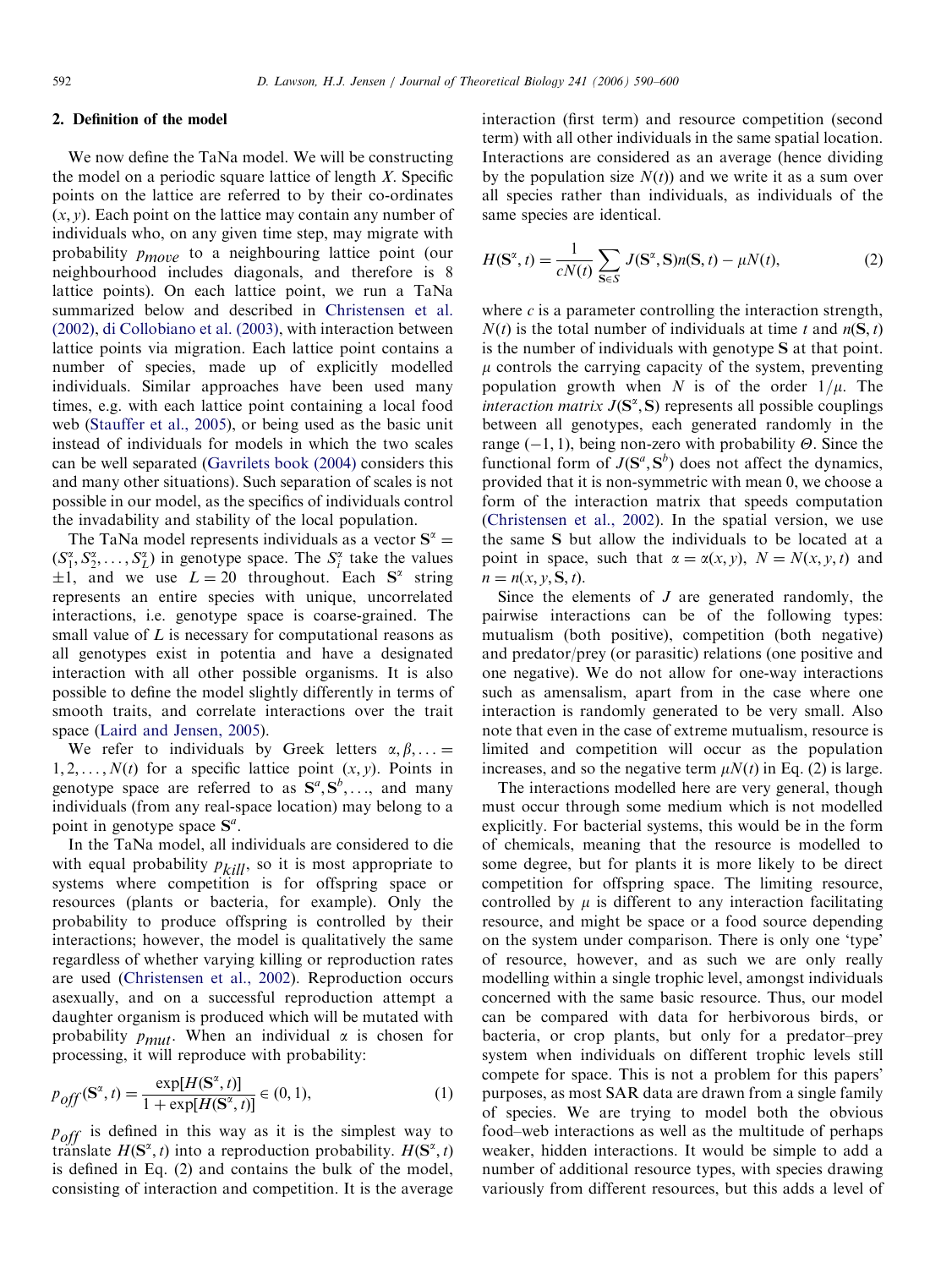complexity unnecessary for the current questions. This is instead considered as an extension to the model [\(Laird and](#page-10-0) [Jensen, 2005](#page-10-0)).

In an offspring individual, each  $S_i^{\alpha}$  is mutated (flipped from 1 to -1, or from -1 to 1) with probability  $p_{mut}$  from the parental  $S_i^{\alpha}$ . Thus, mutations are equivalent to moving to an adjacent corner of the L-dimensional hypercube in genotype space, as discussed in [\(Christensen et al., 2002](#page-10-0)).

A time step consists of choosing a spatial lattice point with probability proportional to the population of the lattice point  $N(x, y, t)$ . Then an individual<sup>2</sup>  $\alpha$  is chosen randomly from that lattice point.

- $\alpha$  is allowed to reproduce with probability  $p_{off}$ .
- $\alpha$  is killed with probability  $p_{kill}$ .
- $\bullet$  If the killing attempt was unsuccessful,  $\alpha$  is moved to an adjacent lattice point with probability  $p_{move}$ . Thus, the effective  $p_{move}^{eff} = (1 - p_{kill})p_{move}$ .

We define a generation as the amount of time for all individuals to have been killed, on average, once. For a stable population size, this is also the time for all individuals to have reproduced once, on average. Generations therefore are overlapping, and individuals have an exponential lifetime. The choice of constant  $p_{kill}$  does not appear to affect the general results—if we reversed the situation and allowed constant  $p_{off}$  whilst varying fitness via  $p_{kill}$ , the same behaviour is observed (as the equilibria has  $p_{off} \approx p_{kill}$  for all species). We should, therefore, not observe results that are specific to either high infant mortality or high adult competition mortality, but we should observe features common to both competition types.

Although our model is asexual, we are operating on a sufficiently course-grained level that sexual reproduction can be considered as only possible between two individuals of the same genotype, and therefore is identical to the asexual case in our model, apart from when the abundance of a species is so low it would not be able to find a mate. Whilst this permits comparison with data from both sexually and asexually reproducing species, this approximation will be invalid for many cases; we do not consider cross-over effects, for example. One can think of our genotype space as modelling the genes that effect fitness, with 'neutral' variation permitted in a type without being explicity modelled. Some of the effects of sex could be incorporated into the mutation probability—others must simply be ignored. We have not yet found any population level data that significantly contradicts our model, although clearly we miss a lot of the fine detail. A discrepancy between our model and observed data which is only present for sexual species could shed light on the population level effects of sexual reproduction.

## 3. Behaviour of the model

We will first review the behaviour of an isolated system, and then use this to help interpret the results on an  $X$  by  $X$ square lattice with periodic boundary conditions.

Unless otherwise stated, the parameters used will be:  $\Theta = 0.25$ ,  $c = 0.05$ ,  $\mu = 0.05$ ,  $p_{mut} = 0.01$  and  $p_{kill} = 0.1$ ; see [Christensen et al. \(2002\)](#page-10-0) for more details. These are chosen to keep the population of the entire system from exceeding about 30 000, keeping computation to reasonable levels and allowing for averaging. The population of a specific lattice point is low compared with previous studies (around 300 in this study), increasing the strength of stochastic effects—hence the other parameters are chosen to cancel out this effect to some degree. Although the mutation rate is unrealistically high, it still reproduces the correct qualitative effects found in real systems ([di Collobiano et al., 2003](#page-10-0)), and simply gives a higher turnover of quasi-evolutionary stable strategies (q-ESSs) as defined in Section 3.1. It should be stressed that the qualitative behaviour observed here is seen at mutation rates down to  $10^{-8}$ .

# 3.1. The isolated TaNa model

We briefly review the behaviour of a single TaNa model as given by [Christensen et al. \(2002\)](#page-10-0), [Hall et al. \(2002\).](#page-10-0) The model exhibits a number of q-ESSs in which the frequency distribution in genotype space remains constant (with some small fluctuations); these q-ESSs are also observed in differential equation style models ([van Nes and Scheffer,](#page-10-0) [2004; Tokita and Yasutomi, 2003\)](#page-10-0). The q-ESSs are named after the evolutionary stable strategies (ESSs) ([Smith,](#page-10-0) [1982](#page-10-0)), found in game theory. If we think of competing individuals which may adopt a strategy for survival, then an ESS is a strategy which, if adopted by the entire population, will not be invadable by any other strategy. The strategy of an individual defines its actions in all circumstances; in our model the strategy is the list of interactions with all other types. It is the strategy of the population as a whole that is important here, given by the proportion of individuals having each individual strategy. A stable strategy is thus a set of individuals who cannot be invaded by an increase in any of the other types (that is, if one type gains population, it looses interactions and therefore will loose population). However, because we include mutation, the strategy must also be stable to an influx of all local types. This list of local types is only a subset of all possible invader strategies, and so a population may be *quasi*-stable; that is, stable to all local mutations but not to distant genotypes which can only be reached by stochastic fluctuations (as they are separated from the population by a fitness minima). These distant genotypes can do well in the q-ESS population, and therefore destabilize it as their population grows.

 $2$ In previous versions a different individual was chosen for reproduction and killing actions. Here, we select only one individual and process it for reproduction, killing and movement for code efficiency reasons—above the level of fluctuations the two methods are equivalent.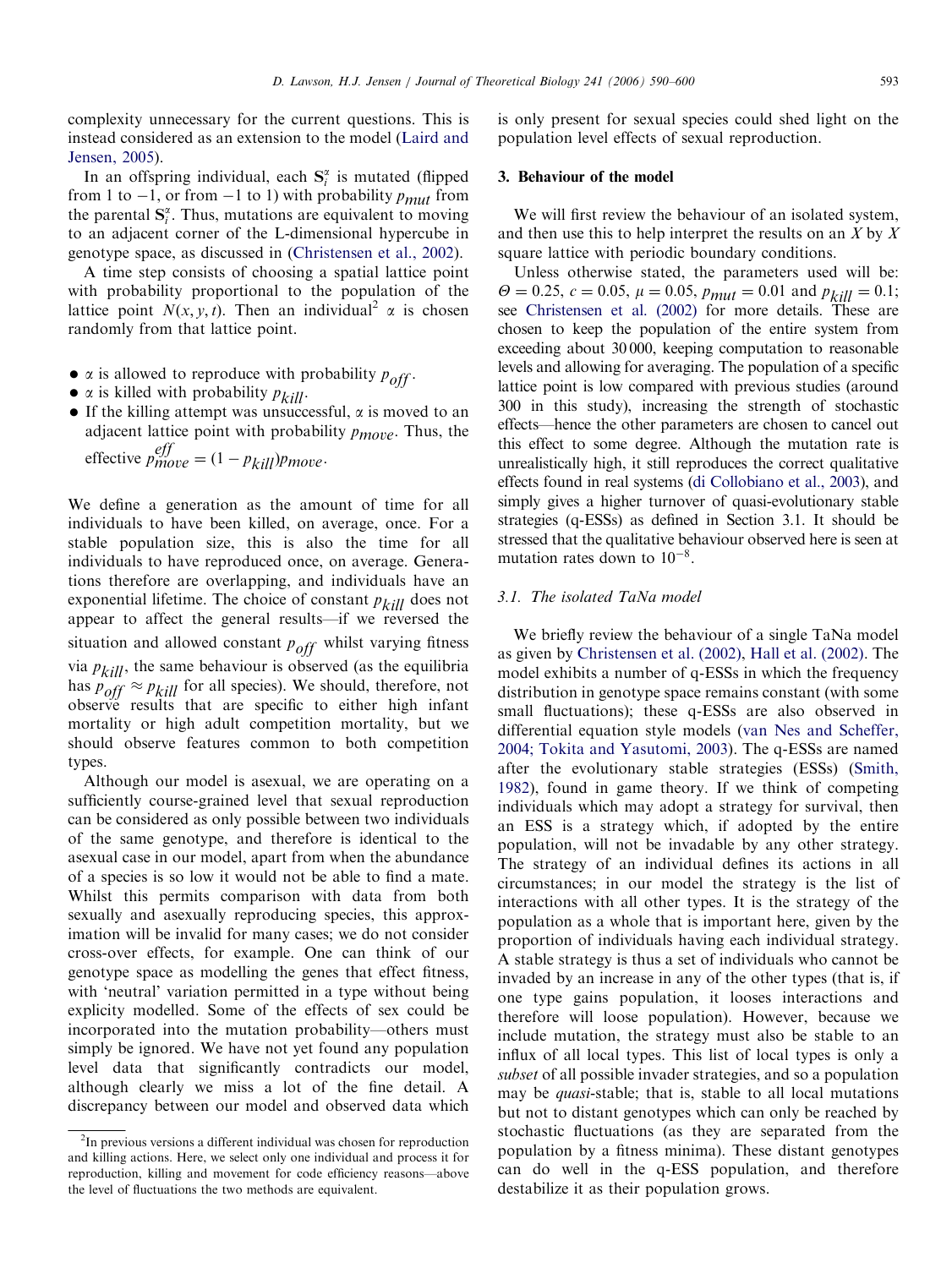

Fig. 1. (a) Species abundance, or relative occupancy of points in genotype space, averaged over all 50 000 generations and 380 runs. There is a distinct difference between those genotypes with occupancy less than about 6 and those with an occupancy greater than 16, with only a very small amount in between, most of which come from transition period species. (b) An example occupancy plot showing all species with occupancy  $n_a > 8$  at time t as a dot. Species are not meaningfully ordered. q-ESS periods are shown as horizontal lines, with most transition periods (apart from the very slow one from around time 11 000 to 20 000) too short to see on this scale.

We operate with parameters that give a reasonable number of q-ESS switches within the first 50 000 generations—most of the work analysing this region was done in [di Collobiano et al. \(2003\)](#page-10-0). During these q-ESSs (shown in Fig. 1(b)), a number of genotypes (the 'wildtypes') are highly occupied—other genotypes are only present due to mutation from the wildtypes, and are frequently eliminated by stochastic events (see Fig. 1(a)). As our genotype space is coarse-grained, these 'sub-species' do not inherit interaction properties from a wildtype—despite this, a natural species-concept emerges as a simple result of interaction in a genotype space. Thus, our diversity measure is the 'wildtype diversity': simply the number of wildtypes in the system. Wildtypes are defined as genotypes with occupancy of eight or greater (a definition which is valid only for these parameter ranges). We have tested other diversity measures such as the Shannon–Wiener Index and our results are qualitatively the same regardless of measure used, but these are primarily designed to avoid sampling problems [\(Magurran, 2004](#page-10-0)) and so are less relevant to computer simulations.

In [Hall et al. \(2002\),](#page-10-0) it is shown that the average q-ESS length increases with time, due to increasing stability in the network of active interactions, increased population size and hence increased diversity (as larger populations are more likely to be stable to stochastic fluctuations, and q-ESS interactions tend to be positive). Note that these effects occur only on average—it is possible for the system to move to a less stable, smaller population after a disordered phase, and it is also not always true that higher populations are more stable (or more diverse), just that they are on average.

During the q-ESS, wildtype occupation fluctuates around some constant level, and sub-species appear and disappear by mutation, without affecting the stability of the q-ESS state. Biologically, a q-ESS has all species in a q-ESS occupying a fitness maxima (that is, all mutations have lower fitness—fitness meaning offspring probability in this case), which the system has found during a transition. Each species in the q-ESS must have reached

a population equilibrium, so that  $p_{off} \approx p_{kill}$ , and all mutants from each species must have  $p_{off} \leq p_{kill}$  when their own population is low. This is easier to achieve for a low diversity, but when a stable state is found at higher diversities, the chance that an invader will destabilize the q-ESS is lower as invaders will be at significantly lower fitness on average (due to the increase in the average population N from those positive interactions). It is, therefore, of interest to analyse the transition more closely, in order to understand why the q-ESS forms in the way it does.

Transitions appear in many forms, depending on the configuration of the genotype space surrounding the wildtypes. There are two events that can force a q-ESS to end:

- If a genotype with  $p_{off} > p_{kill}$  can be reached, then there will be a period where the mutant population is still vulnerable to accidental extinction, followed by an exponential growth period if the mutant population grows large enough. This will usually quickly upset the configuration of the local population, leading to transition.
- If one of the wildtype species had low-average population then it can become accidentally extinct. In some cases, other species will not depend on this species and the system enters a similar q-ESS with reduced diversity; in other cases, the stability of the q-ESS is upset and a transition occurs.

Once the system enters a transition, one of the following may happen:

- The disruption is minor and the system remains stable with a new q-ESS configuration. The transition period is not well defined in this case.
- Wildtype species no longer all have  $p_{off} = p_{kill}$ . The populations will change in order to regain this relation. It is possible that a species may become extinct, leading to stage 2 above.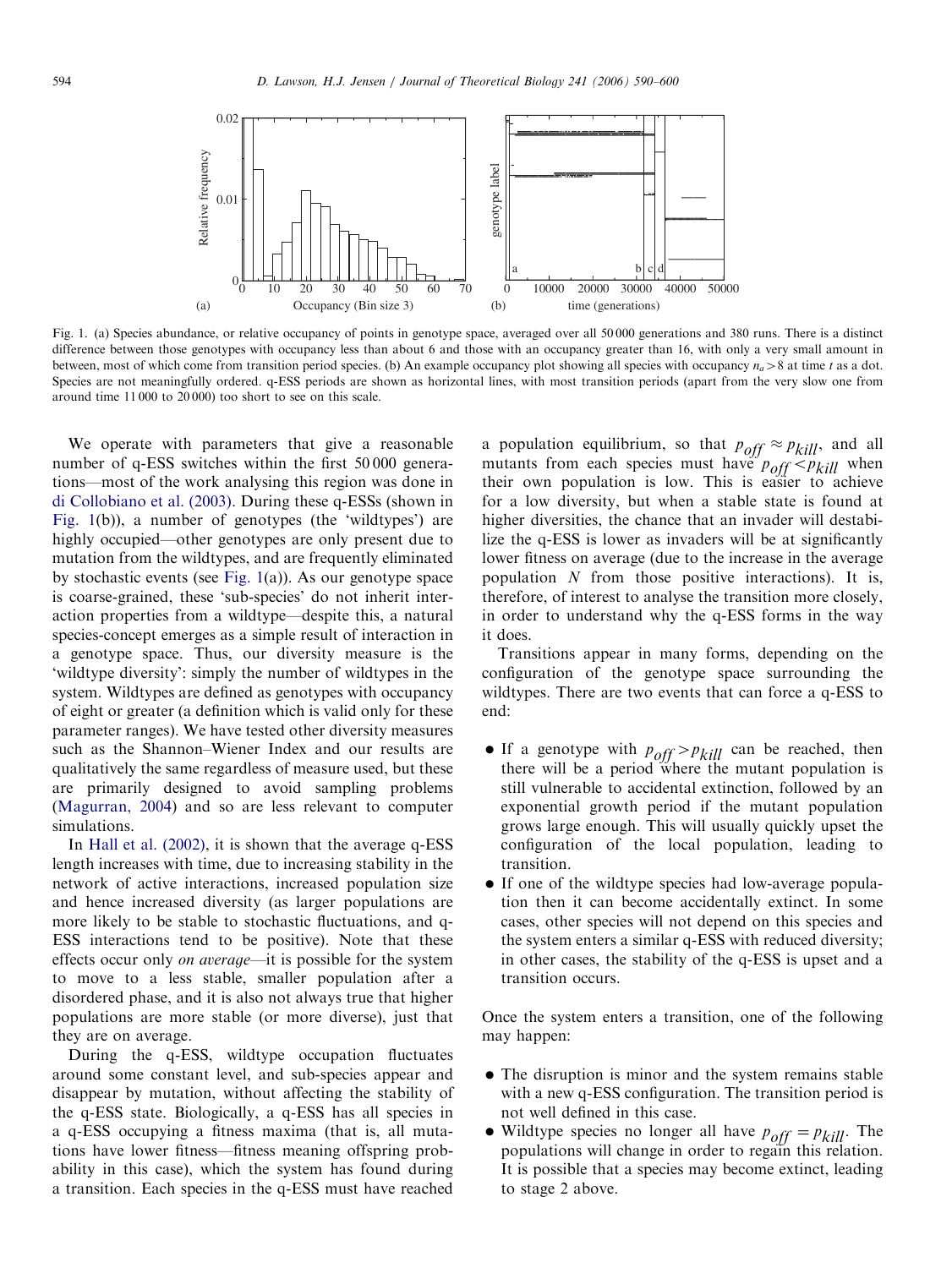<span id="page-5-0"></span>• One of the low population mutant species in the system will gain  $p_{off} > p_{kill}$  and so will enter phase 1 above.

Clearly, this is an iterative process and can last for a very long time—forever if  $c$  or  $p_{mut}$  are very large, so pushing the system past the 'error threshold' [\(di Collobiano et al.,](#page-10-0) [2003](#page-10-0)). It is additionally complicated because these processes are all really running simultaneously, and responding to each other. What is clear, though, is that there is always favoured species in the system, and from simulations we see that the number of favoured species does not change significantly from q-ESS periods. In [Christensen](#page-10-0) [et al. \(2002\)](#page-10-0) it is shown that transition periods retain the distinction between (short lived in this case) wildtypes and mutants, resulting in a very similar (possibly identical) SAD. Since the transition periods are very short, any deviation from the q-ESS SAD is negligible and for an instantaneous observation they are indistinguishable (as stochastic noise is high). Transitions also provide a way for a species to mutate to a distantly related genotype quickly. Because there is a high interaction between all types, and the number of types is often quite high, most configurations are not q-ESS. It is therefore unlikely that the initial invaders of a q-ESS will be successful in the long term—they instead will be in turn invaded by a second set of mutants. This process continues until a q-ESS is found, and so there is an effective selection gradient away from the wildtypes during this time, leading to very large and fast changes in genotype acting for short periods of time.

The species abundances are of log-normal form as observed in many real systems [\(Anderson and Jensen,](#page-9-0) [2005](#page-9-0)) provided that the interaction probability  $\Theta$  is high, as in the cases we consider, and the lifetime distribution for species is wide-tailed as in real data [\(Christensen et al.,](#page-10-0) [2002](#page-10-0)) (following a power-law). More details on the network properties of the TaNa model are available from ([Anderson and Jensen, 2005\)](#page-9-0), and an in-depth analysis of the time dependence of many of the observables such as diversity and total population is presented in [Hall et al.](#page-10-0) [\(2002\)](#page-10-0). Similar work by [Rikvold and Zia \(2003\),](#page-10-0) [Zia and](#page-10-0) [Rikvold \(2004\)](#page-10-0) deals with a simplification of the nonspatial case. In both models the q-ESS wildtypes are characterized as different to transition period wildtypes because their mutants do not interact favourably with the q-ESS population, and so are suppressed.

### 3.2. The tangled nature model on a spatial lattice

We now introduce a square spatial grid of length  $X$ , each containing a TaNa model, and allow the lattice points to interact by migration; migration probability refers to the chance of moving to *any* neighbouring site, chosen randomly from the eight nearest neighbours, and we assume a periodic boundary. Just this simple addition to the basic TaNa model gives rise to naturally occurring SARs.

Unlike the non-spatial version of the model, initial conditions are relevant. All possible starting configurations reduce to one of the following two initial conditions:

- (1) Individuals are generated with a random genotype and placed on a random lattice point until the total starting population is reached.
- (2) A single lattice point is allowed to evolve as a separate system until a q-ESS is formed. This q-ESS is copied to all other lattice points to give a quasi-stable, identical initial starting condition at all points.

Procedure 2 represents the biological case where a small species set is exposed to a larger spatial range, and so colonizes it. The initial q-ESS used in procedure 2 has stability properties that can differ greatly—see Fig. 2. It can vary in absolute stability (how long it will last for), but spatial duplication means that the number of stable q-ESSs that can be found from the initial transition is relevant, as this controls how quickly diversity will increase when a transition does occur in the system. Procedure 2, therefore, introduces a high stochastic variation resulting in a (sometimes sharp, sometimes smooth) diversity increase after an initial (possibly very long) wait.

Procedure 1 bears some resemblance to the colonization of a new area of land by many species simultaneously. It results in an initially high diversity as different q-ESS states form at all points. This decreases quickly to a similar level found from procedure 2. However, after this time, the two procedures are equivalent; hence, in our analysis we shall consider only initial random seeding, i.e. procedure 1, in order to standardize the initial diversity level. We then allow the system to evolve for a long time (40 000 generations) before observation to allow an ecology to form.



Fig. 2. Wildtype diversity against time for two initial systems consisting of the same stable q-ESS at all lattice points (initial condition type 2). Diversity remains constant for around 20 generations, after which an increase is seen. In one run (solid line), the increase occurs very rapidly but in the other (dashed line) the increase is more gradual yet reaches higher levels. Once a stable level (on ecological time-scales) of high diversity is found, the evolutionary dynamics occurs in the same manner as initial condition type 2, random seeding.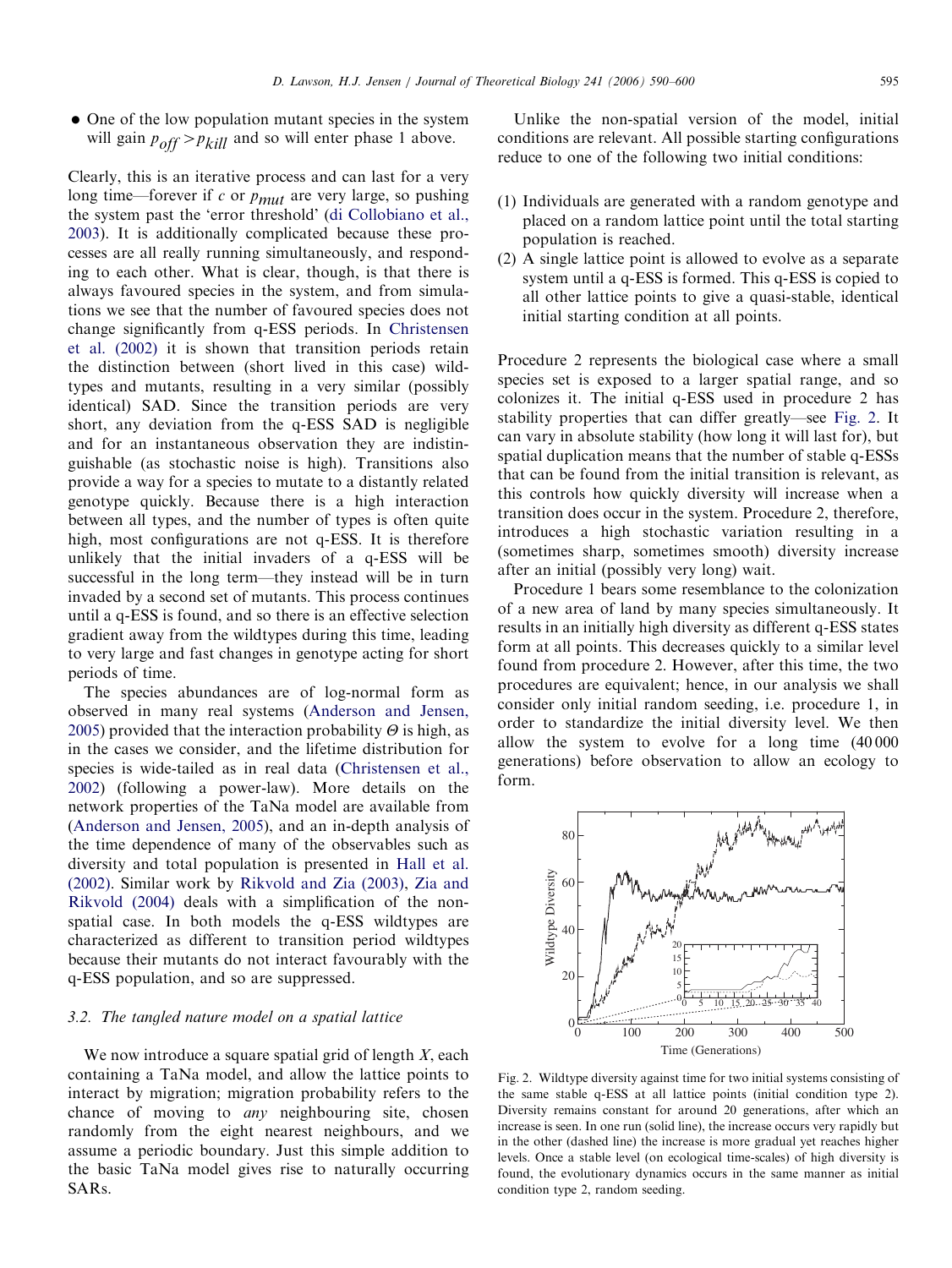<span id="page-6-0"></span>

Fig. 3. (a) SAR Data for Hertfordshire plants taken from [Rosenzweig et al. \(1995, Fig. 2.2\)](#page-10-0) plotted with simulated data, assuming 1 lattice point is a 0.4 ha plot  $(p_{move} = 0.025)$  evolved for 40 000 generations. (b) Simulated, evolved SAR plotted for varying  $p_{move}$  from 0.001 to 0.009 (in steps of 0.002); the shape and start point remains the same, with only the exponent changing.

The introduction of space has many implications for the model. In the non-spatial case, there were two timescales: the average lifetime of an individual, and the average lifetime of a q-ESS, which increased slowly with time. In the spatial case, we have a third timescale: the time taken for information of a transition to be transmitted to the other side of the system. As this occurs only through transitions at all intermediate lattice points, this can be very long, much longer than the simulation time. Another complication is that average q-ESS lifetime now depends strongly on the state of neighbouring lattice points, as migrants from different q-ESSs are disruptive but migrants from similar q-ESSs can actually stabilize a possible transition. Thus, time averaging is not possible in large systems, and collecting data on the SAD becomes very difficult. We therefore focus on calculating the SAR: that is, the relationship between the number of species found in an area and the size of the area. We distinguish between the two size measures: the scale as the sub-area measurement of a system with size X.

SARs come in many forms, depending on the measuring system used. Specifically, quoting [Scheiner, 2003](#page-10-0), there are three main properties: '(1) the pattern of quadrats or areas sampled (nested, contiguous, non-contiguous, or island); (2) whether successively larger areas are constructed in a spatially explicit fashion or not; and (3) whether the curve is constructed from single values or mean values'. We obtain nested, successive, mean-value data. Thus, for all scales, measurement squares are contained within a larger scales' measurement square, no shapes other than square are considered and we are averaging over all possible measuring squares from a specific scale. [Scheiner \(2003\)](#page-10-0) and [Tjørve \(2003\)](#page-10-0) discuss the implications for this.

Approximate SAR power-laws are often encountered in real systems at 'medium' scales: that is, for areas that are smaller than the continent/land-mass that they are found on, but large enough to obtain a reasonable sample. Good examples are plant species in Surrey, UK ([Rosenzweig,](#page-10-0) [1995,](#page-10-0) p. 9) or bird species in the Czech Republic (Sizling [and Storch, 2004\)](#page-10-0). When looking at other scales different SARs can be obtained; the distinction between scales is one that varies with environment and habitat types, and many functional forms of SAR can be found somewhere. A general rule [\(Rosenzweig, 1995,](#page-10-0) p. 277) is that interprovincial relations follow power-law SARs with exponent larger than intra-provincially; islands inside a province will also have a larger exponent than the whole province itself (thus having smaller diversities). A single run in our model corresponds to a single isolated province as it is spatially homogenous and self-contained.

A specific instance of our model will not have any real world equivalent, as we have selected genotype space interactions and our initial position in it randomly. However, averages over our model should correspond to (large and thus self-averaging) real systems for which our assumptions are approximately valid, as we are effectively averaging over the possible realizations of genotype space. Any real world system that does not conform to this average will be affected by an effect not modelled here—for example, the geography or resource distribution may be an important factor.

Real systems have z-values between 0.15 and 0.4 depending on the details of the system ([Rosenzweig,](#page-10-0) [1995\)](#page-10-0). Fig. 3 illustrates real SAR data from Hertfordshire plants and shows a sample simulation SAR. Both describe a power-law as are they are linear in log–log space,  $\log S = z \log A + \log \alpha$ , hence the slope of this line (the zvalue) is the major controlling factor in how quickly diversity grows with area. For example purposes, we have chosen the area of a lattice point arbitrarily as 0.4 ha. However, the true size of a lattice point in our model is not well defined as the TaNa model implicitly assumes all species are of equal spatial extension. Hence, we are now concerned only with the scaling relation: the form of the SAR being close to a power-law and the value of the exponent in that power-law.

As each run is a separate instance with its own evolutionary history, the diversity and z-value variation between runs is high unless the size is much larger than the species range; however, the power-law rule holds for all instances.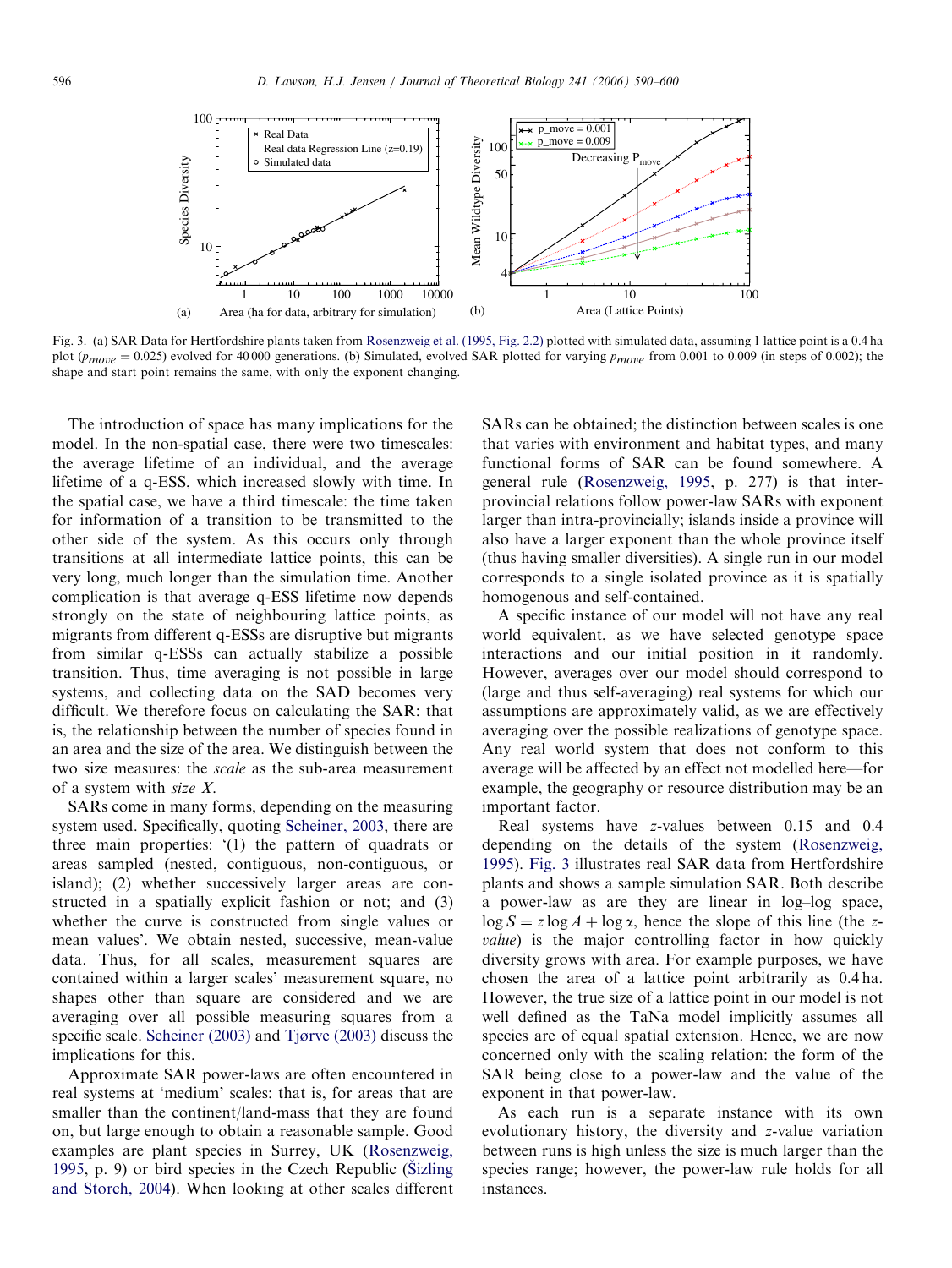<span id="page-7-0"></span>

Fig. 4. (a) z-value calculated from the wildtype diversity evaluated between 40 000 and 50 000 generations, showing individual z-values from runs (on a  $10 \times 10$  lattice). Note the two distinct regions— $p_{move} < 0.01$  where species do not spread large enough distances for finite size effects to matter, and  $p_{move} > 0.01$  where in some runs, species can span the entire system. (b) log-log plot of diversity as a function of time for a 20 × 20 system with  $p_{move} = 0.005.$ 

The simulated data in [Fig. 3](#page-6-0) has a slightly reduced tail from the expected power-law values, due to the finite area of the simulation. By holding a fixed system size  $(X = 10)$  is chosen as be the maximum we can simulate with sufficient averaging ability) and varying  $p_{move}$  (Fig. 4(a)) we can understand these cutoffs more fully.

Fig.  $4(a)$  shows the individual values of z for varying values of  $p_{move}$  together with the average. The values are distributed about some mean, which decreases approximately linearly with increasing  $p_{move}$  for  $p_{move} < 0.01$ . However, above  $p_{move} = 0.01$  we observe that some of the runs give a near-zero z-value, i.e. a constant SAR curve, meaning that species are spanning the system. The correlation length of the system has reached the system size and boundary affects will irrevocably effect the results. With increasing  $p_{move}$  the average patch size of each q-ESS increases, and thus the probability of finding a patch the size of the system increases. In non-evolutionary models, one can avoid this problem by considering migration from a 'pool' of constant species makeup ([MacArthur and Wilson, 1967](#page-10-0)) but in evolving systems the pool must be modelled explicitly.

Fig. 4(b) shows the time dependence of diversity. Although new species are produced at all times, and new q-ESS states can be formed, they do not seem to do so at a rate that matches diversity loss. The time taken to reach a single q-ESS state diverges with area, taking of the order  $10^{12}$  generations for a single q-ESS to be reached for a  $20 \times 20$  system, or  $10^9$  generations for a  $10 \times 10$  system. As diversity can increase drastically at any time if a single species can destabilize the dominant q-ESS, it is unlikely this would continue forever. Instead, we would effectively be restarting the system with a procedure 2 initial condition; however, the stability of this highly evolved q-ESS is much higher than a random q-ESS taken from initial conditions, and so the time taken to see a restarted system may be very long (as q-ESS lengths are power-law distributed, this time has mean infinity—however, it does occur eventually, as there is no truly stable state in this model).



Fig. 5. Spatial distribution of species on a small  $(5 \times 5)$  periodic lattice after 50 000 generations, with background shading for each point representing the basic q-ESS members and symbols representing all genotypes that do not completely fit into a q-ESS category. Some of these genotypes are active in more than one q-ESS state (e.g. black circle) and others operate in subsets of a specific q-ESS state (e.g. grey triangle). All species are located in contiguous lattice points, and it is possible for some patches to span the entire area.

In the Spatial TaNa model, illustrated in Fig. 5, the spatial distribution of species is confined to a contiguous patch. Non-contiguous patches seem to be rare as patches are more easily invaded at patch corners due to the positive self-reinforcement of a q-ESS type in the centre. Species will generally coexist with a specific set of other species, forming fairly distinct q-ESS states of 3–8 species (shaded regions). However, there are many cases where the majority of q-ESS members remain constant but one species is swapped out for another. Thus, in some cases there is a smooth transition spatially between one q-ESS type and a completely different q-ESS type, with many transients along the way containing subsets of each (e.g. dense forest fading to woodlands then to grassland). In other cases, the coexistence is more essential and there will be a distinct line between one species set and another.

In toroid geometry, any observations of greater than half the total size are affected unaccountably by the periodic boundary so we restrict conclusions from scales less than  $X/2$ , which do appear to be truly power-law related (tested for up to  $X = 20$ ). Unfortunately, this size restriction does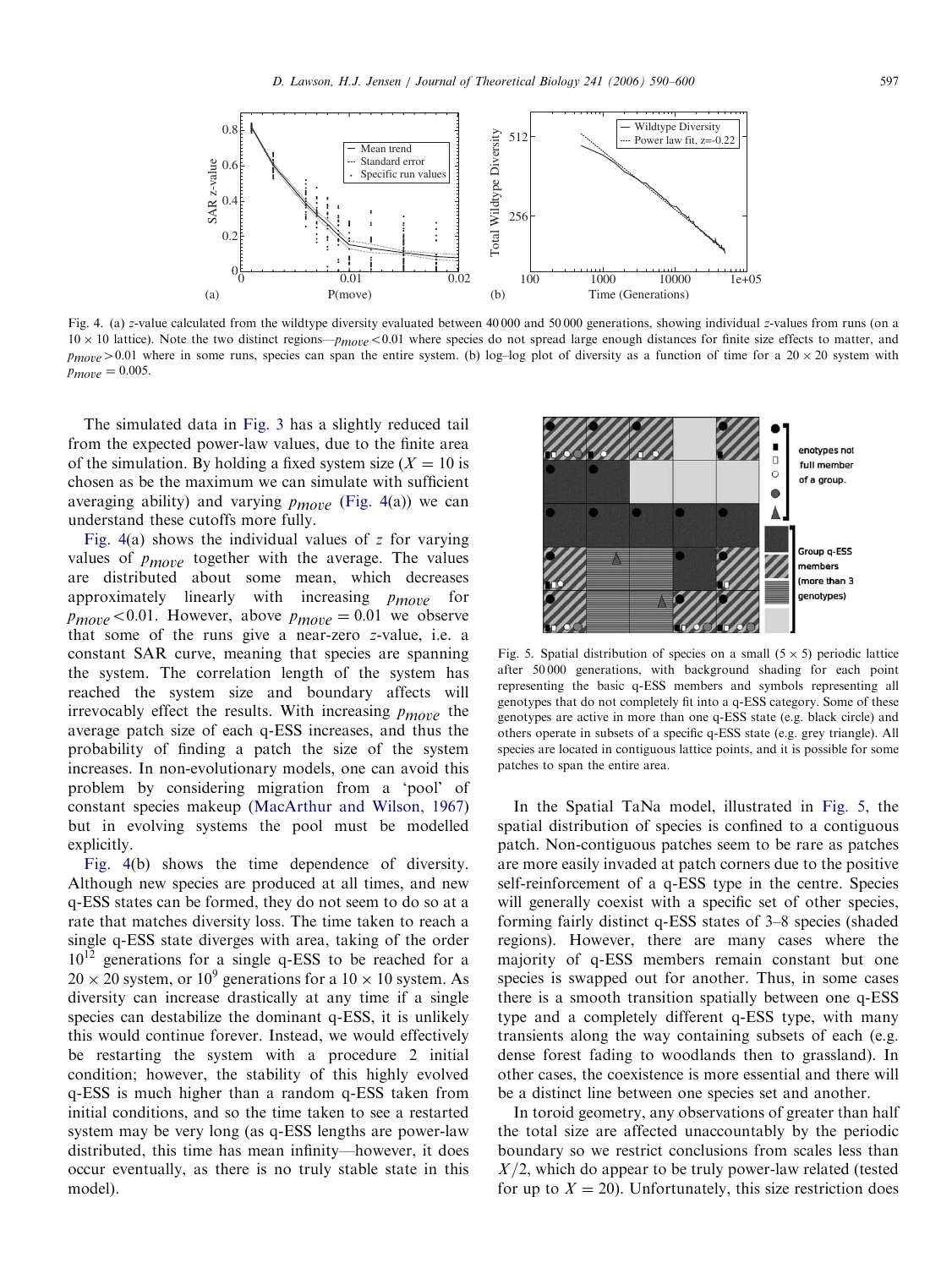not permit the testing of self-similarity by any other means than the power-law relation, and we cannot tell if noncontiguous patches might form in larger simulations. It is possible that species distribution is truly self-similar in our model, whether the patches are or not, as species may survive in several different patches.

We can also consider this system in the absence of mutation, so considering a 'population dynamics' version of the model. Here, initial conditions are very important as no new species can ever be added. The quasi-stability observed previously will also change nature as the only possible disturbance is migrant species. If we consider (for the moment) a single lattice site with randomly chosen species, the behaviour is similar to the usual case with mutation in that the number of species condenses down to a small number which are mutually stable. As there can be no invasion, the only pressure is accidental death. This occurs with very low probability for moderate population numbers as the form of  $p_{off}$  ensures that there is a restoring pressure to the equilibrium. The system will always find a steady state (which, rarely, may have only one species in if the species that survived the low population stage happen to all have non-mutualistic interactions).

However, on a spatial lattice things are different. If we choose to evolve a q-ESS to copy to all points then clearly the system will contain only this q-ESS forever, as there is no source of change. If we start the system with random individuals, however, then the initial states found in each lattice point will be very different and so migrants may have significant impact. In this case, we see a relaxation in diversity of similar form (power-law) to the mutation case. However, the rate of decay (the exponent for the decrease of diversity with time) is smaller compared to the evolving case. A species–area relation of the same form as in the evolving case is still seen, complete with slight S shape form. If we start with an evolved system with a reasonable SAR, and then turn off evolution, we see that the decay



Fig. 6. Time dependence of diversity: for the first 5000 generations, mutations are permitted  $(p_{mut} = 0.001)$ , and are then stopped (averaged over 20 runs). The system decay rate decreases markedly, but still follows a power-law.

with time of the diversity decreases drastically, as the system almost 'freezes' (Fig. 6). The SAR form will not change drastically, but the exponent will continue to decrease very slowly as the number of species, and the number of distinct q-ESS decreases.

This behaviour shows that it is population dynamics that give the SAR power-law form, and that our formalism does not permit mutations to spread through the system with sufficient speed to offset extinctions. Instead, evolution permits the generation of 'better' q-ESS that can spread through the system more quickly, accelerating the rate of species loss. However, evolution is required to produce diversity in the first place, and allows it to spread very quickly throughout the system as seen in [Fig. 2.](#page-5-0) In our model, environmental factors (changing in space and/or evolutionary time) are necessary for preventing the collapse of the SAR once it is formed.

## 4. Discussion

Our SAR results bear striking similarity with those of a neutral 'voting' model of [Durrett and Levin \(1996\)](#page-10-0). The form of the SAR in both is almost power-law, with a slight s-shape produced by boundary effects. They find that the zvalue decreases with decreasing speciation rate (which is equivalent to immigration rate, if new species are introduced from another land mass, for example). In our model with interactions and explicit genotype space, we find that z-value decreases with increasing migration rate inside the system. Mutation occurs at constant speed, so increasing migration rate, e.g. [Fig. 4\(](#page-7-0)a), decreases the relative spread of a new species, instead causing transitions to an already existing q-ESS and so reinforcing currently existing species.

Essentially, internal migration rate reduces the relative effect of mutations, and so produces the inverse effect of the immigration rate of new species from outside the system (which is equivalent to mutation in a pointmutation representation without consideration of genetics). High mobility (i.e. migration and immigration rates) for a family of species mean better mixing and so less chance for spatial segregation of species within a single family—the standard explanation for why birds generally have lower z-values than land species. Conversely, e.g. on islands, it allows species from elsewhere to arrive, so possibly increasing diversity (as argued in [Durrett and Levin,](#page-10-0) [1996\)](#page-10-0). Which effect dominates will depend on the geography in question—i.e. the size of the local groups of individuals, and the separation between them. A more detailed model is required to probe this more fully.

[Magurran and Henderson \(2003\),](#page-10-0) noted that permanent fish species have log-normal SAD whilst transient species have a log-series distribution. Our local q-ESS has the same distribution, with a log-normal like distribution for the wildtypes and a log-series like for mutants and migrants. For low mutation rates and high migration rates, clearly migrants will outnumber local mutants and we will observe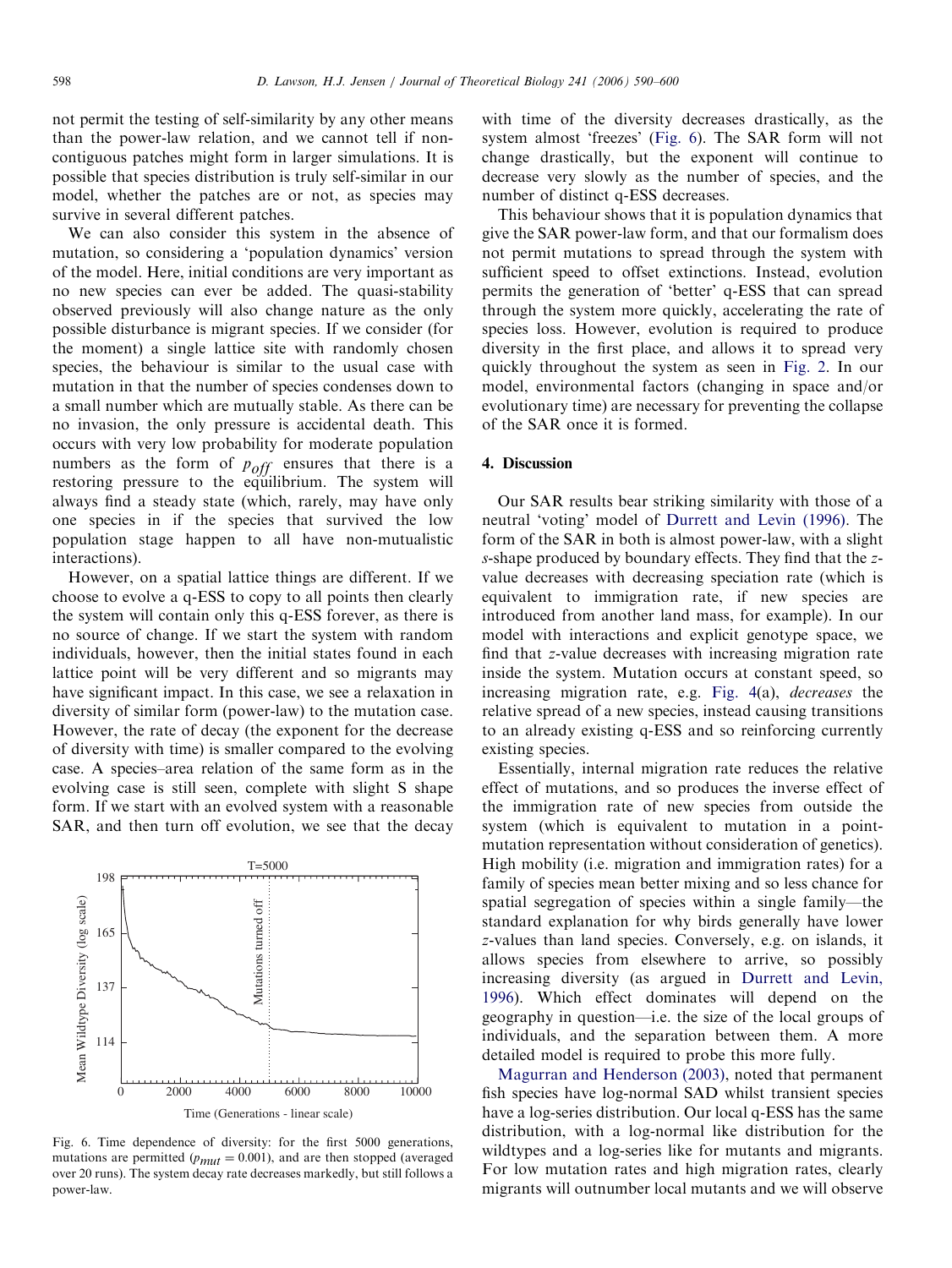<span id="page-9-0"></span>the exact same distribution near the q-ESS patch borders. Here, the distinction between the two types is of fitness the wildtypes with a log-normal like SAD are all equally fit in that they have a reproduction rate exactly balancing the death rate; the migrants with a log-series like SAD are all less fit and rely on repopulation from an external pool.

The TaNa model on a spatial lattice reproduces many of the observed features in real systems without making any a priori assumptions about the existence of species. Instead, species and their spatial distributions are allowed to form naturally by co-evolution from simple rules applied only to individuals. Unfortunately, the model is currently too computer intensive to allow simulation of the very large scales (and higher migration rates) expected in real systems. However, a near power-law is clearly produced as a simple result of species forming patches of many sizes, themselves the product of diffusive dispersion with reproduction and mutation when local interaction is permitted. Mutation is necessary to give 'raw material' for new species to be formed.

Co-evolutionary forces are sufficient to allow (coevolutionary) habitat differentiation (as shown in the cohabitation of competing Escherichia coli strains in [Kashi](#page-10-0)[wagi et al., 2001](#page-10-0)), and the number of different habitats increases with area as a power-law. Thus, power-law SARs are observed, as the number of habitats can drive the diversity increase with area ([Rosenzweig, 1995](#page-10-0)), and these persist over long timescales and in the absence of geographical differences. The evolutionary history therefore relates to the production, and z-value, of power-law like SARs and may be important in many cases ([Rosenz](#page-10-0)[weig, 1995\)](#page-10-0).

The habitat differentiation produced by co-evolution allows species to be locally equivalent whilst interacting strongly, and maintains differences in offspring probabilities when removed from its favoured habitat. Thus, we find equivalence whenever individuals have had time to adapt to the homogeneous killing probability, which corresponds to a situation where individuals die mainly due to some more our less species independent stochastic killing mechanism. An example of such a system might be 'climax' stage of forest succession (Cambell, 1996; Pianka, 2000), where species makeup is approximately constant (over a sufficiently large area and time average) and the ratio of births to deaths are close to unity for all species. Species measured in the field that were found to be nonequivalent ([Chave, 2004\)](#page-10-0) may be considered in the context of tangled nature to be transitionary, or may simply be out of the habitat they were originally adapted to—the equivalence predicted in our system is very local, but can be formed over distances by the correct migration composition of species.

Individuals from species not found locally are generally poorly adapted to the local environment and go quickly extinct. Rarely, however, species with  $p_{off} > p_{kill}$  can invade and their increased chance of survival over the general population allows the species to flourish initiallyproviding a method for fast speciation from an initial mutant. In addition, during transitions, intermediate genotypes are successful which may be replaced by other genotypes before a q-ESS is established, overcoming the 'fitness barrier' to distant genotypes, with all intermediates occupying fitness maxima. Thus, speciation can occur quickly, and to species distantly related. This contrasts the 'fitness landscape' viewpoint (for a review, see e.g. [Drossel, 2001\)](#page-10-0), in which speciation requires passing through a fitness minima. It also solves a problem seen in neutral theories, which require external pressure such as allopatric speciation (i.e. isolating a whole community for mutation by 'random fission' [Hubbell, 2003; Ricklefs,](#page-10-0) [2003](#page-10-0), instead of using the traditional point mutation used here and in much of the literature) if realistically fast speciation and extinctions are to occur [\(Chave, 2004](#page-10-0)).

We have identified the stability of species, fast extinctions and separation in genotype space as the main differences between our interacting model and neutral models. The wildtypes in our system are locally equivalent, and it is the patches of these wildtypes that are producing the power-law SARs observed. Wildtypes are thus equivalent most of the time but not when found outside their own habitat, where they suffer a reproductive disadvantage. This is consistent with the non-neutrality observed in nature and may explain why neutral dynamics do so well at predicting SARs and SADs. The non-neutrality is only important during transitions (which, in the spatial model are usually local events), but the number and distribution of species does not change, only the specific type of species. These effects cannot be observed in instantaneous measures, or in time averages.

The spatial TaNa model provides a simple general framework containing the basic properties of diffusive dispersion, reproduction and mutation on the level of individuals, it allows taxonomic structures to emerge and produces a large number of observed macroscopic ecological phenomenon—species abundance, long-lived species, fast extinctions, power-law lifetimes, intermittent dynamics, and, as demonstrated in the present paper, species–area relations.

#### Acknowledgments

We thank Andy Thomas and Gunnar Pruessner for providing assistance with processing the model and setting up the BSD cluster, speeding computation enormously. We also thank the Engineering and Physical Sciences Research Council (EPSRC) for Daniel Lawson's Ph.D. studentship.

# References

- Anderson, P., Jensen, H.J., 2005. Network properties, species abundance and evolution in a model of evolutionary ecology. J. Theor. Biol. 232, 551–558.
- Cambell, N.A., 1996. Biology. Benjamin/Cummings Publ. Co., Menlo Park, CA.